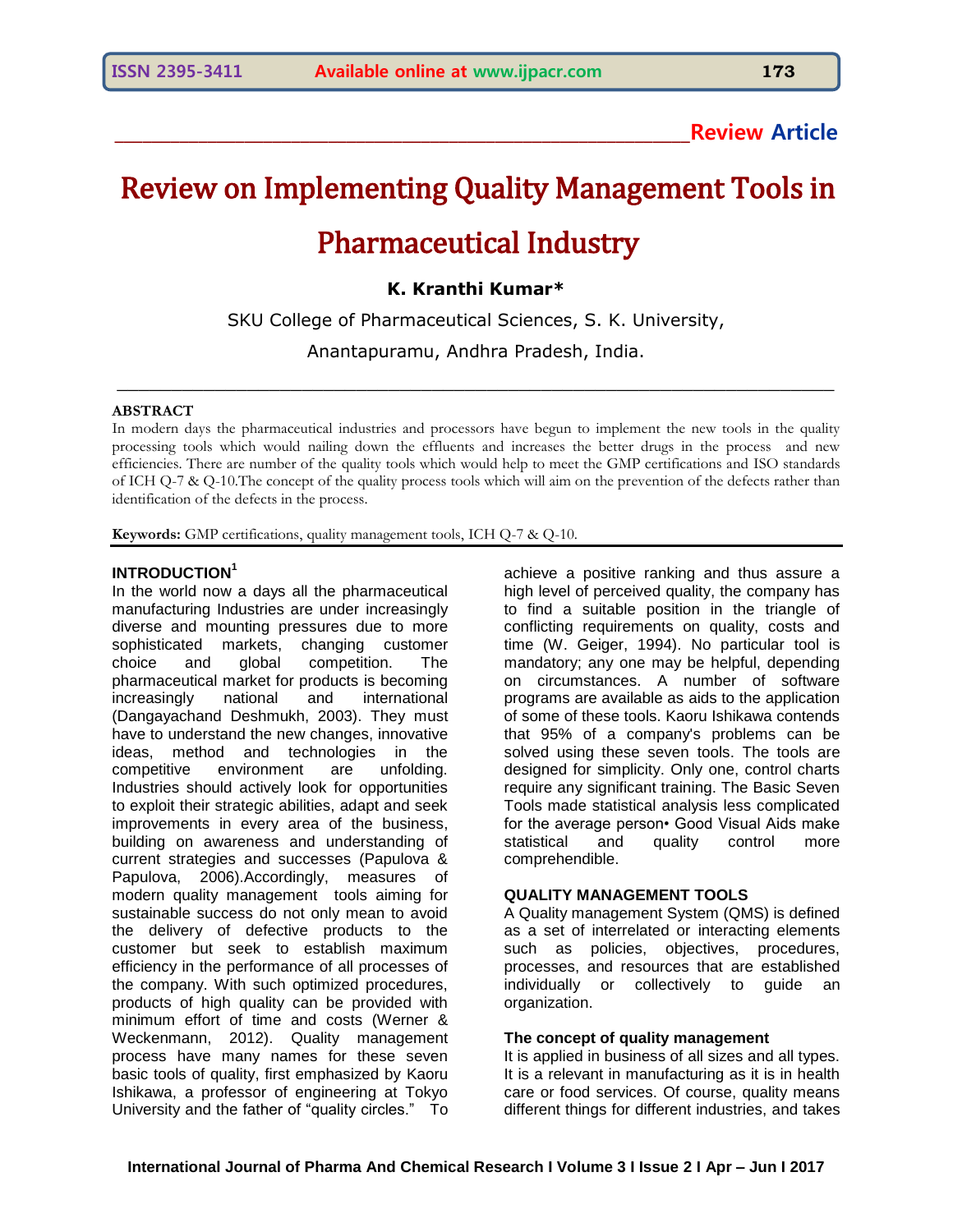a different meaning depending on whether a product, a service, or a combination of both is offered. The core of quality management is being able to guide your business towards improved performance. There are three main components to quality management: quality assurance, quality control, and quality improvement. But it's not just about the condition of the products you sell or the caliber of services your business offers but the processes to achieve consistent quality. This guide highlights 10 tools that can help you to setup a management strategy to improve quality and documents you can use to track improvement. Many organizations use quality tools to help monitor and manage their quality initiatives. There are several types of tools that can be used. However, there are seven management tools for quality control that are the most common. Different tools are used for different problem solving opportunities and many of the tools can be used in different ways. The trick is to become familiar and comfortable with all of these quality tools so you can pull the appropriate one out of the toolbox when there is a problem solving need. otal quality management (QUALITY MANAGEMENT) tools help organizations to identify, analyze and assess qualitative and quantitative data that is relevant to their business. These tools can identify procedures, ideas, statistics, cause and effect concerns and other issues relevant to their organizations. Each of which can be examined and used to enhance the effectiveness, efficiency, standardization and overall quality of procedures, products or work environment, in accordance with ISO 9000 standards (SQ, 2004). According to Quality America, Inc. the number of QUALITY MANAGEMENT tools is close to 100 and come in various forms, such as brainstorming, focus groups, check lists, charts and graphs, diagrams and other analysis tools. In a different vein, manuals and standards are QUALITY MANAGEMENT tools as well, as they give direction and best practice guidelines to you and/or your staff. QUALITY MANAGEMENT tools illustrate and aid in the assimilation of complicated information such as:



- **1.** Identification of your target audience
- **2.** Assessment of customer needs
- **3.** Competition analysis
- **4.** Market analysis
- **5.** Brainstorming ideas
- **6.** Productivity changes
- **7.** Various statistics
- **8.** Staff duties and work flow analysis
- **9.** Statement of purpose
- **10.** Financial analysis
- **11.** Model creation
- **12.** Business structure
- **13.** Logistic analysis

The list goes on, though essentially QUALITY MANAGEMENT tools can be used in any situation, for any number of reasons, and can be extremely effective if used properly.

#### **Quality management Tools<sup>2</sup>**

The following are some of the most common QUALITY MANAGEMENT tools in use today. Each is used for, and identifies, specific information in a specific manner. It should be noted that tools should be used in conjunction with other tools to understand the full scope of the issue being analyzed or illustrated. Simply using one tool may inhibit your understanding of the data provided, or may close you off to further possibilities.

#### **Pie Charts and Bar Graphs**

Used to identify and compare data units as they relate to one issue or the whole, such as budgets, vault space available, extent of funds, etc.

#### **2) Histograms**

To illustrate and examine various data element in order to make decisions regarding them Effective when comparing statistical, survey, or questionnaire results.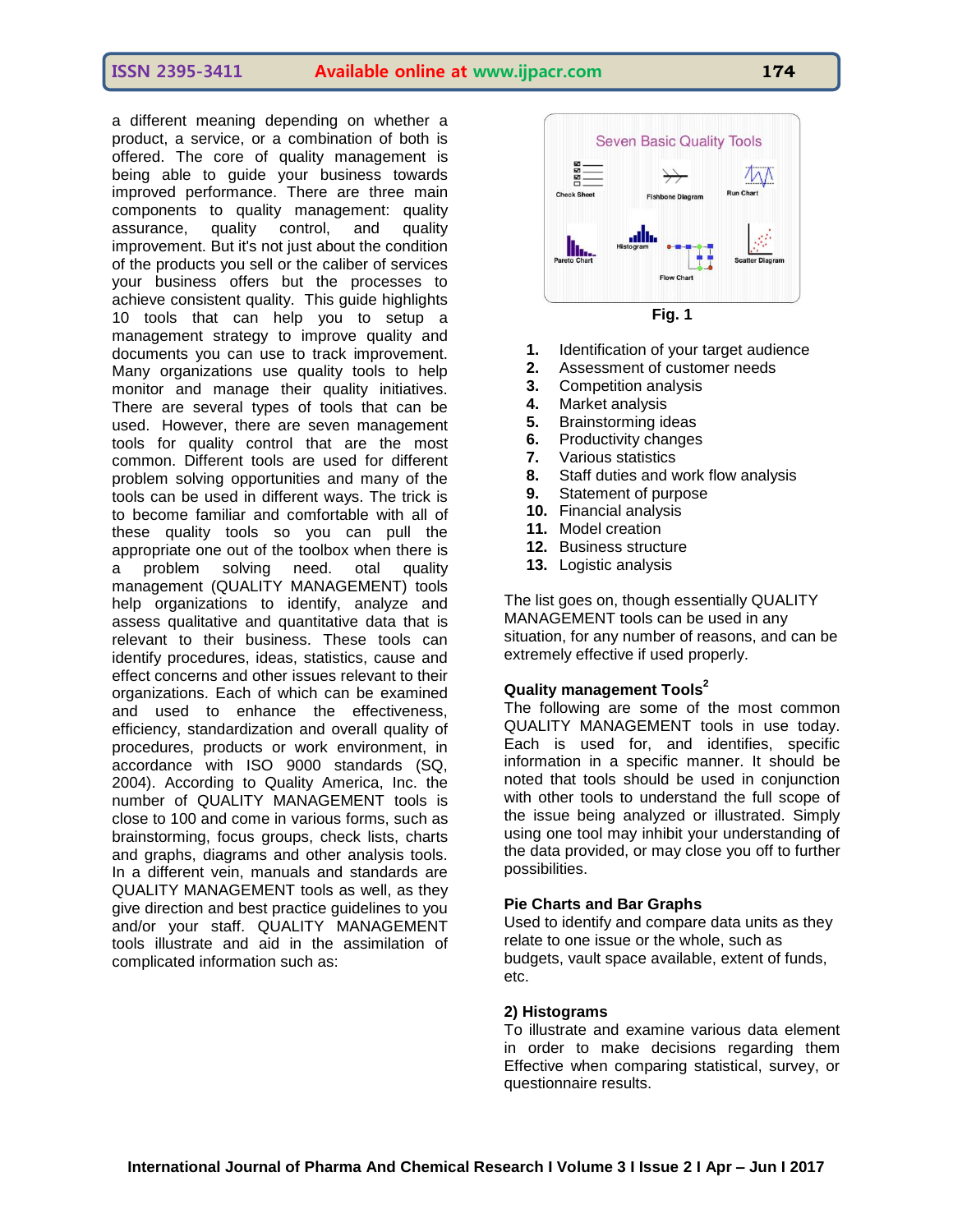#### 3) **Run Chart**

Follows a process over a specific period of time, such as accrual rates, to track high and low points in its run, and ultimately identify trends, shifts and patterns.

a) **Pareto Charts / Analysis** Rates issues according to importance and frequency by prioritizing specific problems or causes in a manner that facilitates problem solving. Identify groupings of qualitative data, such as most frequent complaint, most commonly purchased preservation aid, etc. in order to measure which have priority. Can be scheduled over select periods of time to track changes. They can also be created in retrospect, as a before and after analysis of a process change.

#### 4) **Force Field Analysis**

To identify driving and restraining forces occurring in a chosen process in order to understand why that particular process functions as it does. For example, identifying the driving and restraining forces of catering predominantly to genealogists. To identify restraining forces that need to be eradicated, or driving forces that need to be improved, in order to function at a higher level of efficiency.

#### 5) **Focus Groups**

Useful for marketing or advertising organizations to test products on the general public. Consist of various people from the general public who use and discuss your product, providing impartial feedback to help you determine whether your product needs improvement or if it should be introduced onto the market.

#### 6) **Brainstorming and Affinity Diagrams**

Teams using creative thinking to identify various aspects surrounding an issue. An affinity diagram, which can be created using anything from enabling software to post-it notes organized on a wall, is a tool to organize brainstorming ideas

#### **7) Tree Diagram**

To identify the various tasks involved in, and the full scope of, a project. To identify hierarchies, whether of personnel, business structure, or priorities. To identify inputs and outputs of a project, procedure, process, etc.

#### **8) Flowcharts and Modeling Diagrams**

Assist in the definition and analysis of each step in a process by illustrating it in a clear and comprehensive manner. Identify areas where workflow may be blocked, or diverted, and where workflow is fluid. Identify where steps need to be added or removed to improve efficiency and create standardized workflow.

#### **9) Scatter Diagram**

To illustrate and validate hunches· to discover cause and effect relationships, as well as bonds and correlations, between two variables to chart the positive and negative direction of relationships.

#### **10) Relations Diagram**

To understand the relationships between various factors, issues, events, etc. so as to understand their importance in the overall organizational view.

#### **11) PDCA**

The Plan-Do-Check-Act style of management where each project or procedure is planned according to needs and outcome, it is then tested, examined for efficiency and effectiveness, and then acted upon if anything in the process needs to be altered.· This is a cyclical style to be iterated until the process is perfected. All of these QUALITY MANAGEMENT tools can be easily created and examined by using various types of computer software or by simply mapping them out on paper. They can also be easily integrated into team meetings, organizational newsletters, marketing reports, and for various other data analysis needs. Proper integration and use of these tools will ultimately assist in processing data such as identifying collecting policies, enhancing work flow such as mapping acquisition procedures, ensuring client satisfaction by surveying their needs and analyzing them accordingly, and creating an overall high level of quality in all areas of your organization.

#### **The 7 Basic Quality Tools for Process Improvement<sup>3</sup>**

"The Old Seven."

"The First Seven."

"The Basic Seven."

Quality pros have many names for these seven basic tools of quality, first emphasized by [Kaoru](http://asq.org/about-asq/who-we-are/bio_ishikawa.html)  [Ishikawa,](http://asq.org/about-asq/who-we-are/bio_ishikawa.html) a professor of engineering at Tokyo University and the father of "quality circles."

Start your quality journey by mastering these tools, and you'll have a name for them too: "indispensable."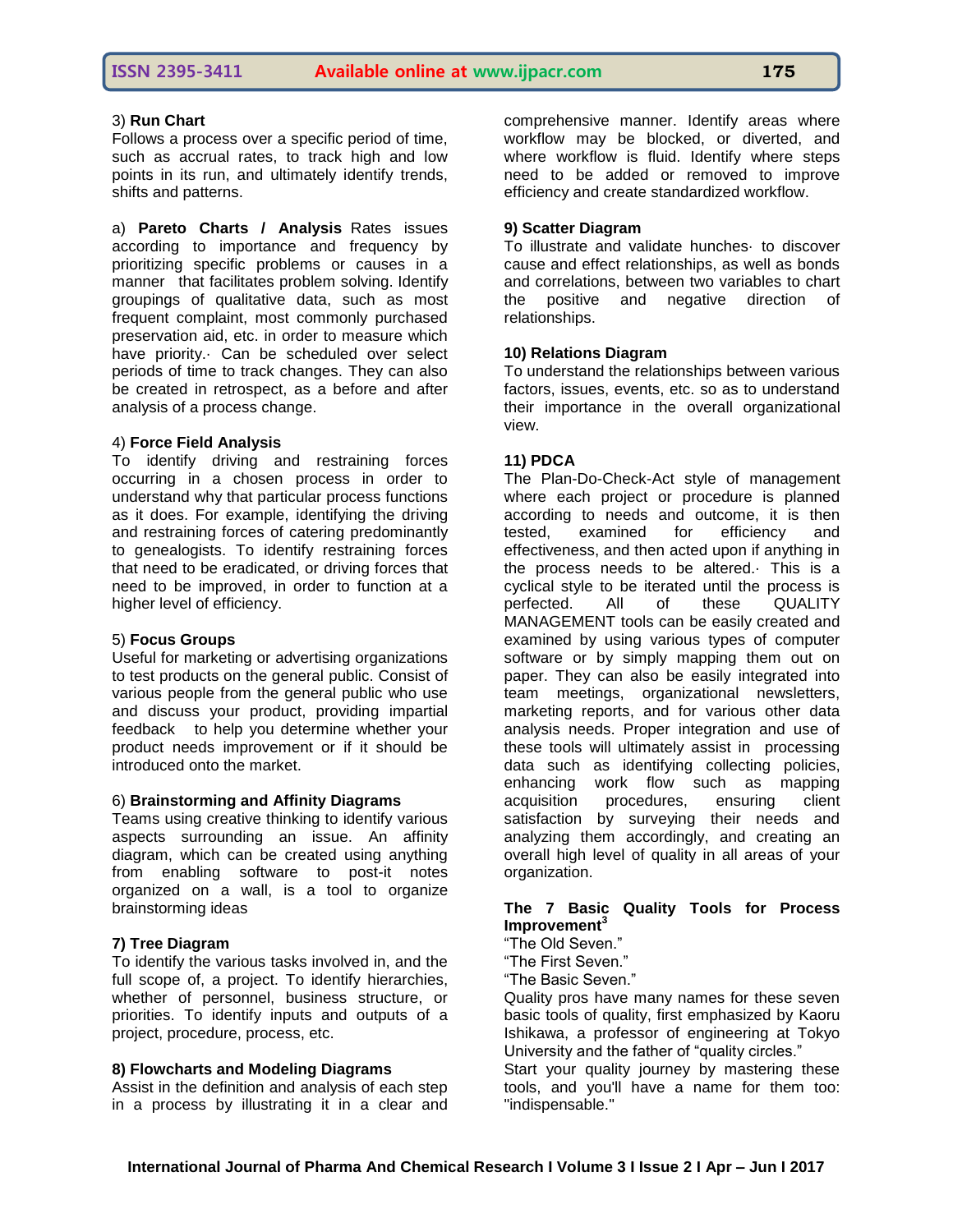#### **1. CAUSE AND EFFECT DIAGRAMS**

Understanding the contributing factors or **causes** of a system failure can help develop actions that sustain the correction. A **cause and effect diagram**, often **called** a "**fishbone**" **diagram**, can help in brainstorming to identify possible **causes** of a problem and in sorting ideas into useful categories.

The cause & effect diagram is the brainchild of Kaoru Ishikawa, who pioneered quality management processes in the Kawasaki shipyards, and in the process became one of the founding fathers of modern management. The cause and effect diagram is used to explore all the potential or real causes (or inputs) that result in a single effect (or output). Causes are arranged according to their level of importance or detail, resulting in a depiction of relationships and hierarchy of events. This can help you search for root causes, identify areas where there may be problems, and compare the relative importance of different causes.

Causes in a cause & effect diagram are frequently arranged into four major categories. While these categories can be anything, you will often see:

• Manpower, methods, materials, and machinery (recommended for manufacturing)

 Equipment, policies, procedures, and people (recommended for administration and service).

These guidelines can be helpful but should not be used if they limit the diagram or are inappropriate. The categories you use should suit your needs. At SkyMark, we often create the branches of the cause and effect tree from the titles of the affinity sets in a preceding affinity diagram.

The C&E diagram is also known as the fishbone diagram because it was drawn to resemble the skeleton of a fish, with the main causal categories drawn as "bones" attached to the spine of the fish, as shown below.

#### **2. Fishbone diagram**



#### **Fig. 2: Ishikawa or Fishbone diagram**

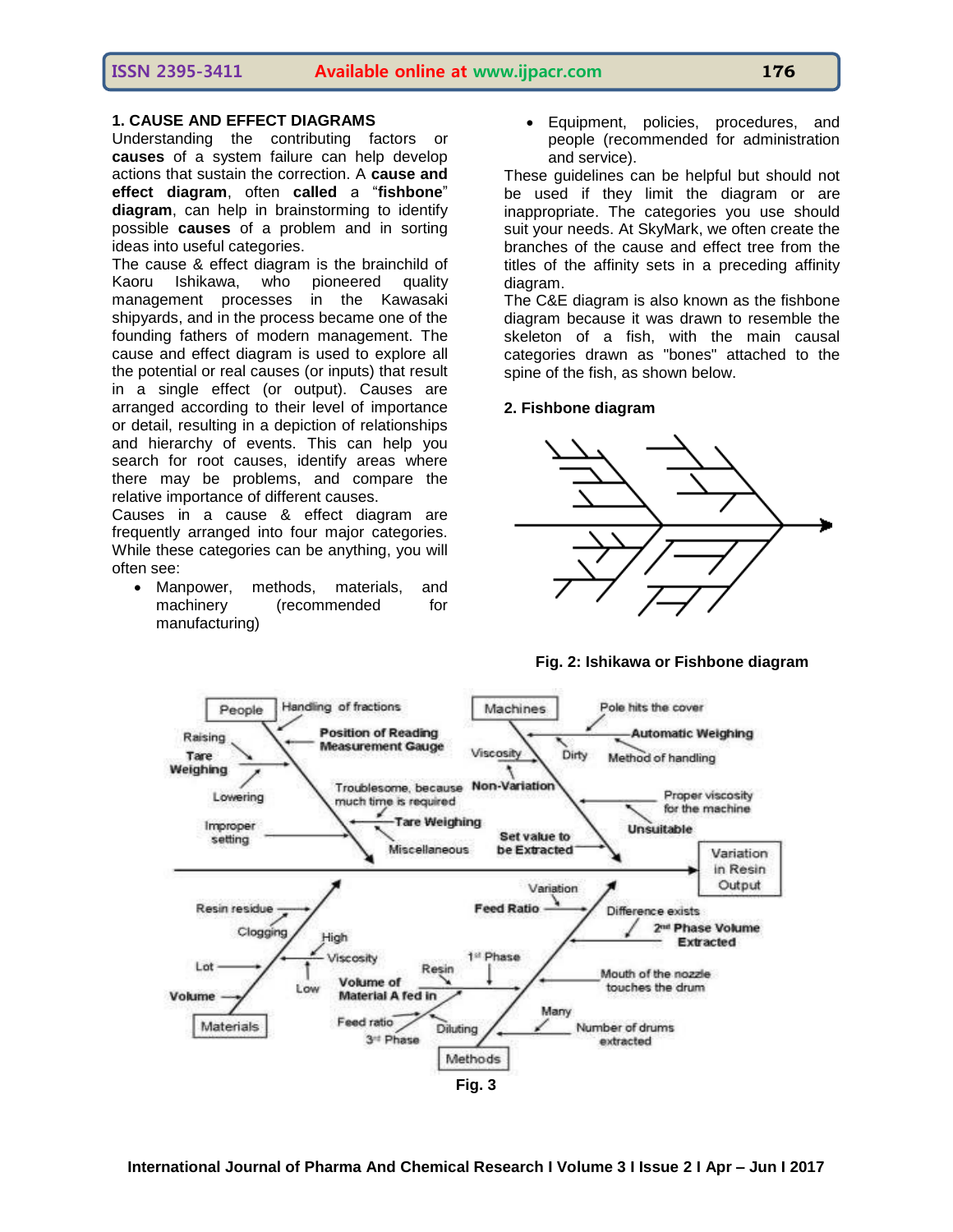Cause & effect diagrams can also be drawn as tree diagrams, resembling a tree turned on its side. From a single outcome or trunk, branches extend that represent major categories of inputs or causes that create that single outcome. These large branches then lead to smaller and smaller branches of causes all the way down to twigs at the ends. The tree structure has an advantage over the fishbone-style diagram. As a fishbone diagram becomes more and more complex, it becomes difficult to find and compare items that are the same distance from the effect because they are dispersed over the diagram. With the tree structure, all items on the same causal level are aligned vertically.



#### **Fig. 4: Tree structure of fishbone-style diagram**

#### **To successfully build a cause and effect diagram:**

- 1. Be sure everyone agrees on the effect or problem statement before beginning.
- 2. Be succinct.
- 3. For each node, think what could be its causes. Add them to the tree.
- 4. Pursue each line of causality back to its root cause.
- 5. Consider grafting relatively empty branches onto others.
- 6. Consider splitting up overcrowded branches.
- 7. Consider which root causes are most likely to merit further investigation

#### **Steps for Using the Tool**

Following are the steps that can be followed to successfully draw a cause and effect diagram:

#### **Step 1 - Properly identify the problem in hand**

Start articulating the exact problem you are facing. Sometimes, identification of the problem may not be straightforward. In such instances, write down all the effects and observations in

detail. A short brainstorming session may be able to point out t the actual problem.

When it comes to properly identifying the problem, there are four properties to consider; who are involved, what the problem is, when it occurs, and where it occurs. Write down the problem in a box, which is located at the left hand corner (refer the example cause and effect diagram). From the box, draw a line horizontally to the right hand side. The arrangement will now look like the head and the spine of a fish.

#### **Step 2 - Add the major factors that contribute to the problem**

In this step, the main factors of the problem are identified. For each factor, draw off a line from the fish's spine and properly label it. These factors can be various things such as people, material, machinery or external influences. Think more and add as many as factors into the cause and effect diagram. Brainstorming becomes quite useful in this phase, as people can look at the problem in different angles and identify different contributing factors. The factors you added now become the bones of the fish.

#### **Step 3 - Identify the causes**

Take one factor at a time when identifying possible causes. Brainstorm and try to identify all causes that apply to each factor. Add these causes horizontally off from the fish bones and label them. If the cause is large in size or complex in nature, you can further breakdown and add them as sub causes to the main cause. These sub causes should come off from the relevant cause lines.

Spend more time in this step; the collection of causes should be comprehensive.Step 4 - Diagram analysis

When this step starts, you have a diagram that indicates the problem, the contributing factors, and all possible causes for the problem.

Depending on the brainstorming ideas and nature of the problem, you can now prioritize the causes and look for the most likely cause.

This analysis may lead to further activities such as investigations, interviews and surveys. Refer the following sample cause and effect diagram:

#### **Use of cause and effect diagrams**

When it comes to the use of cause and effect diagrams, brainstorming is a critical step. Without proper brainstorming, a fruitful cause and effect diagram cannot be derived.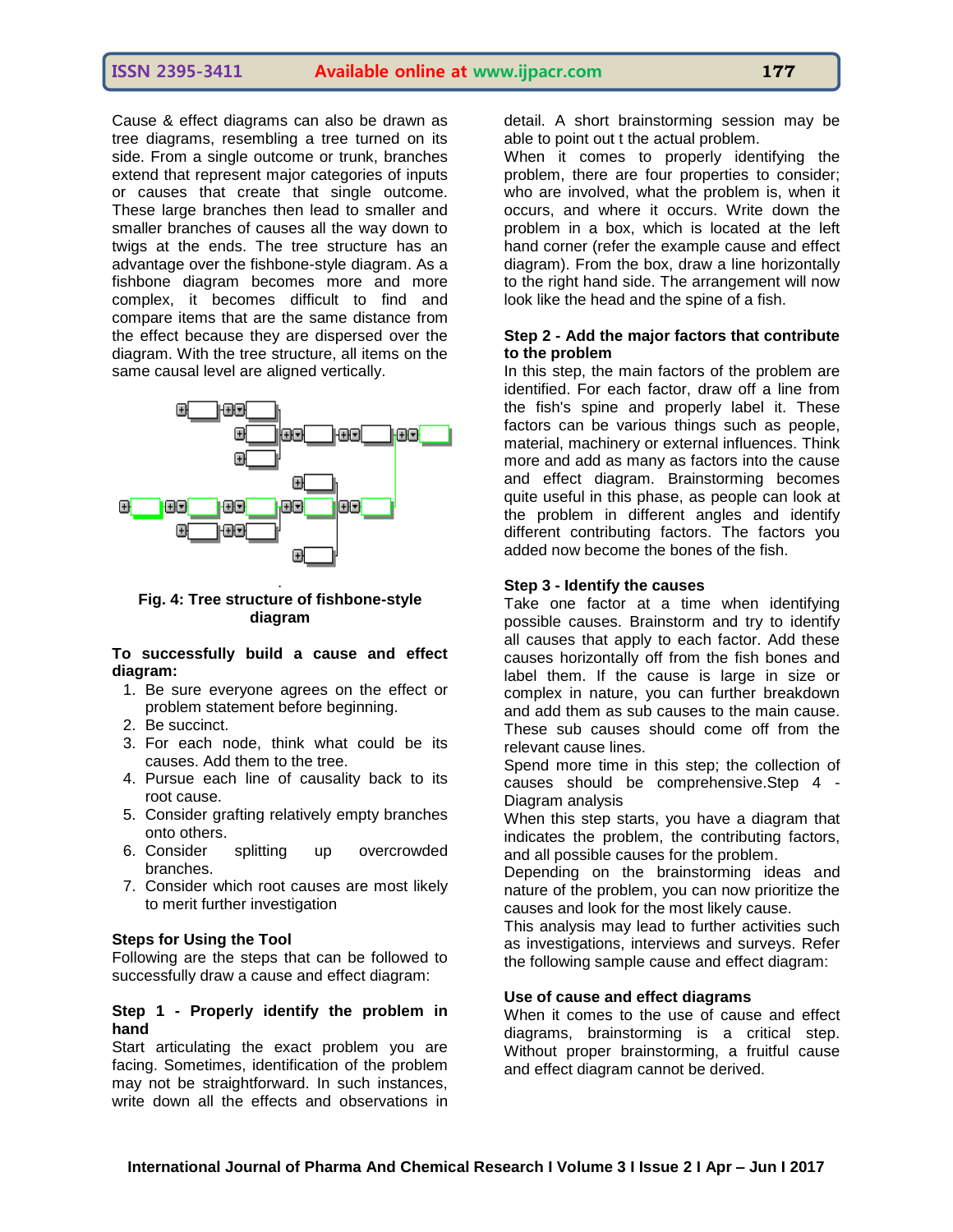Therefore, following considerations should be addressed in the process of deriving a cause and effect diagram:

- There should be a problem statement that describes the problem accurately. Everyone in the brainstorming session should agree on the problem statement.
- Need to be succinct in the process.
- For each node, think all the possible causes and add them into the tree.
- Connect each casualty line back to its root cause.
- Connect relatively empty branches to others.
- If a branch is too bulky, consider splitting it in two.

#### **3. CHECK SHEET**

Check sheets are special types of forms for data collection. They make it easier to collect data, they tend to make the data collection effort more accurate, and they automatically produce some sort of data summarization which is often very effective for a quick analysis. The form of the check sheet is individualized for each situation. The differences between the actual and the intended process are often surprising and provide many ideas for improvements. Figure 3 shows the flow chart for a hypothetical technical report review process. Measurements could be taken at each step to find the most significant causes of delays, these may then be flagged for improvement.

A flowchart can also be used to define a process or project to be implemented. Such a diagram is useful because:

- it spells out clearly the steps that have to be implemented
- it provides the basis for identifying potential problems



responsibilities for different parts of the

process can be clearly defined.





CII Institute of Logistics Total Quality Management **Fig. 6**



#### **ANOTHER SET OF FLOW CARTING SYMBOLS**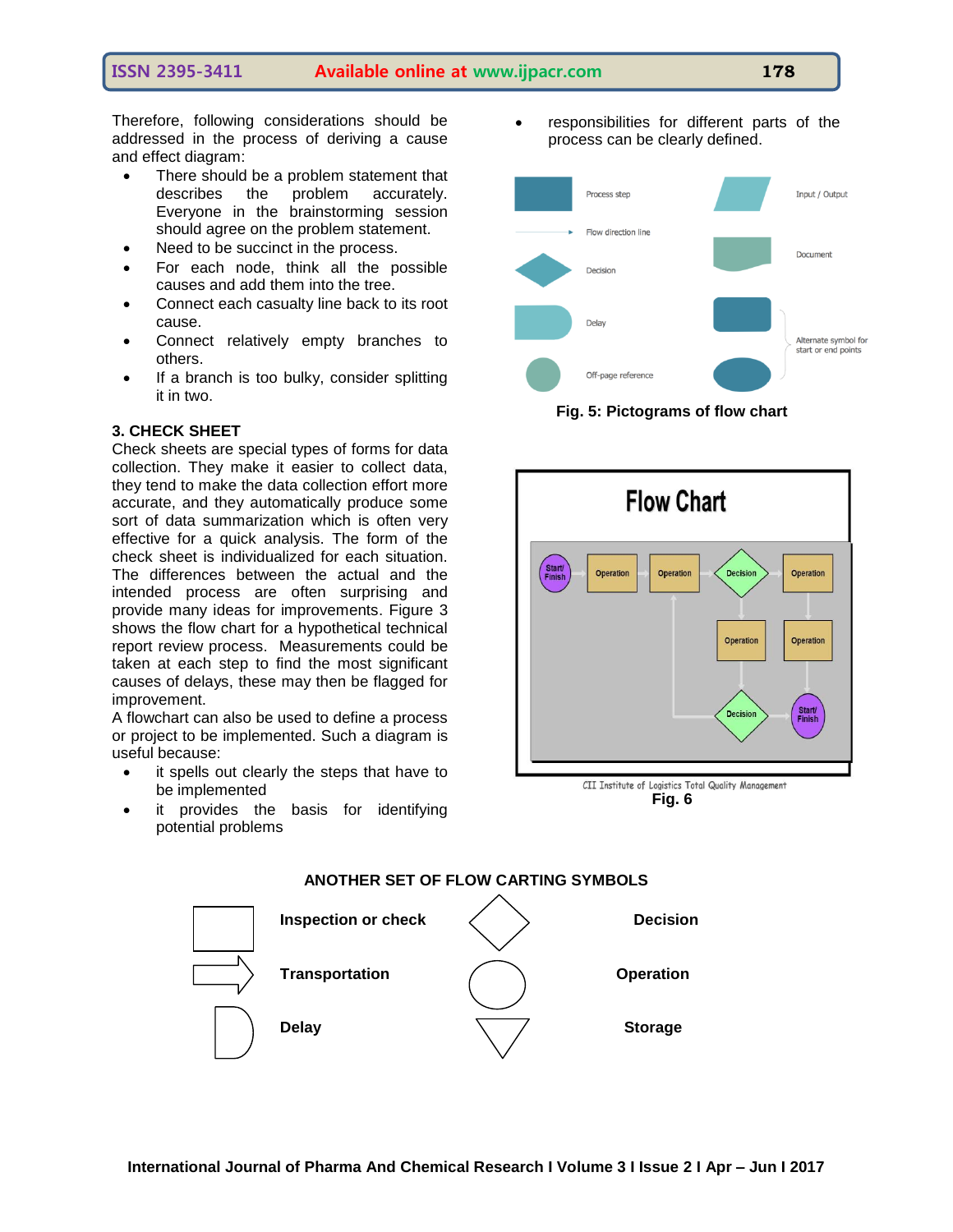The check sheet is a simple document that is used for collecting data in real-time and at the location where the data is generated. The document is typically a blank form that is designed for the quick, easy, and efficient recording of the desired information, which can be either quantitative or qualitative. When the information is quantitative, the check sheet is sometimes called a [tally sheet.](http://en.wikipedia.org/w/index.php?title=Tally_sheet&action=edit&redlink=1)

A defining characteristic of a check sheet is that data is recorded by making marks ("checks") on it. A typical check sheet is divided into regions, and marks made in different regions have different significance. Data is read by observing the location and number of marks on the sheet. 5 Basic types of Check Sheets:

- Classification: A trait such as a defect or failure mode must be classified into a category.
- Location: The physical location of a trait is indicated on a picture of a part or item being evaluated.
- Frequency: The presence or absence of a trait or combination of traits is indicated. Also number of occurrences of a trait on a part can be indicated.
- Measurement Scale: A measurement scale is divided into intervals, and measurements are indicated by checking an appropriate interval.
- Check List: The items to be performed for a task are listed so that, as each is accomplished, it can be indicated as having been completed.

#### **4. PARETO CHART**

The **Pareto chart** is one of the seven basic **tools** of **quality control**. The independent variables on the **chart** are shown on the horizontal axis and the dependent variables are portrayed as the heights of bars. A point-to-point **graph**, which shows the cumulative relative frequency, may be superimposed on the bar **graph.**

A Pareto chart, also called a Pareto distribution diagram, is a vertical [bar graph](http://whatis.techtarget.com/definition/bar-graph) in which values are plotted in decreasing order of relative frequency from left to right. Pareto charts are extremely useful for analyzing what problems need attention first because the taller bars on the chart, which represent frequency, clearly illustrate which variables have the greatest cumulative effect on a given system.

#### **When to Use a Pareto Chart**

- When analyzing data about the frequency of problems or causes in a process.
- When there are many problems or causes and you want to focus on the most significant.
- When analyzing broad causes by looking at their specific components.
- When communicating with others about your data.

There are two types of the charts available

1. Weighted Pareto chart,

2. Comparative Pareto charts

The Pareto chart provides a graphic depiction of the [Pareto principle,](http://whatis.techtarget.com/definition/Pareto-principle) a theory maintaining that 80% of the output in a given situation or system is produced by 20% of the input. The Pareto chart is one of the seven basic tools of quality control. The [independent variables](http://whatis.techtarget.com/definition/independent-variable) on the chart are shown on the horizontal axis and the [dependent variables](http://whatis.techtarget.com/definition/dependent-variable) are portrayed as the heights of bars. A point-to-point graph, which shows the cumulative relative frequency, may be superimposed on the bar graph. Because the values of the statistical variables are placed in order of relative frequency, the graph clearly reveals which factors have the greatest impact and where attention is likely to yield the greatest benefit.

#### **A Simple Example**

A Pareto chart can be used to quickly identify what business issues need attention. By using hard data instead of intuition, there can be no question about what problems are influencing the outcome most. In the example below, XYZ Clothing Store was seeing a steady decline in business. Before the manager did a customer survey, he assumed the decline was due to customer dissatisfaction with the clothing line he was selling and he blamed his supply chain for his problems. After charting the frequency of the answers in his customer survey, however, it was very clear that the real reasons for the decline of his business had nothing to do with his supply chain. By collecting data and displaying it in a Pareto chart, the manager could see which variables were having the most influence. In this example, parking difficulties, rude sales people and poor lighting were hurting his business most. Following the Pareto Principle, those are the areas where he should focus his attention to build his business back up.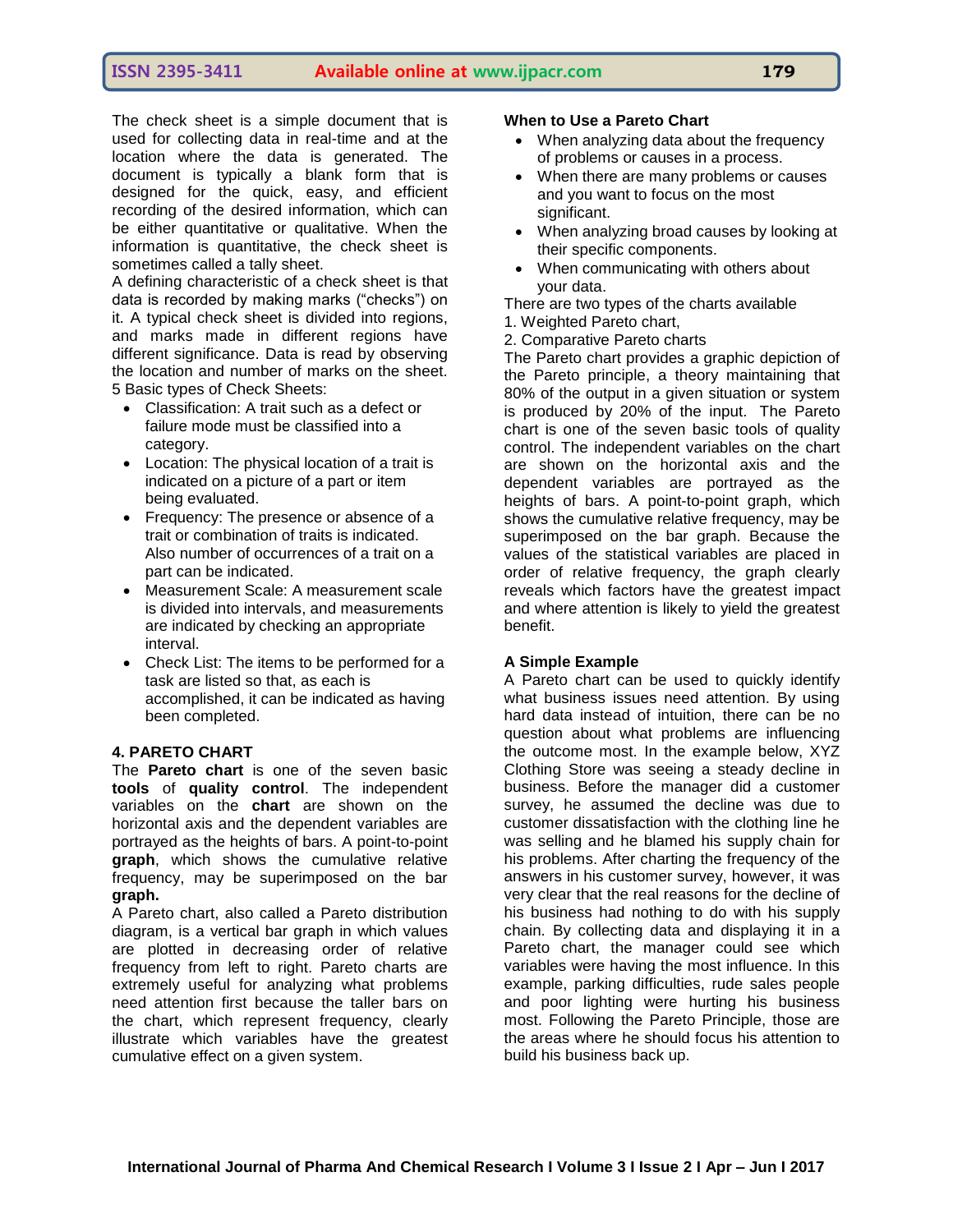

#### **5. Histogram**

A frequency distribution shows how often each different value in a set of data occurs. A histogram is the most commonly used graph to show frequency distributions. It looks very much like a bar chart, but there are important differences between them.

#### **When to Use a Histogram**

- When the data are numerical.
- When you want to see the shape of the data's distribution, especially when determining whether the output of a<br>process is distributed approximately process is distributed approximately normally.
- When analyzing whether a process can meet the customer's requirements.
- When analyzing what the output from a supplier's process looks like.
- When seeing whether a process change has occurred from one time period to another.
- When determining whether the outputs of two or more processes are different.
- When you wish to communicate the distribution of data quickly and easily to others.

#### **6. [Scatter Diagram](http://asq.org/learn-about-quality/cause-analysis-tools/overview/scatter.html)**

Also called: scatter plot, X–Y graph

The [scatter diagram](http://asq.org/learn-about-quality/cause-analysis-tools/overview/scatter.html) graphs pairs of numerical data, with one variable on each axis, to look for a relationship between them. If the variables are correlated, the points will fall along a line or curve. The better the correlation, the tighter the points will hug the line.

#### **When to Use a [Scatter Diagram](http://asq.org/learn-about-quality/cause-analysis-tools/overview/scatter.html)**

- When you have paired numerical data.
- When your dependent variable may have multiple values for each value of your independent variable.
- When trying to determine whether the two variables are related, such as…
- When trying to identify potential root causes of problems.
- After brainstorming causes and effects using a fishbone diagram, to determine objectively whether a particular cause and effect are related.
- When determining whether two effects that appear to be related both occur with the same cause.
- When testing for autocorrelation before constructing a control chart.

#### **Benefits:**

- Helps identify and test probable causes.
- By knowing which elements of your process are related and how they are related, you will know what to control or what to vary to affect a quality characteristic.

#### **7. CONTROL CHARTS**

Check Sheets and Check Lists are the final major QUALITY MANAGEMENT tools. Check Sheets are forms that gather data and allow users to easily analyze and interpret that data. The Check Sheet, however, is only meant to gather one type of data at a time so these are really only good for data that's going to repeat often.

Check Lists, on the other hand, are meant to deal with a specific problem. These allow managers to check and see if all necessary steps have been done. While Check Lists are similar to Check Sheets, they are used to assist with the process operations and not the gathering of data.

Control charts are used to routinely monitor quality. Depending on the number of process characteristics to be monitored, there are two basic types of control charts. The first, referred to as a univariate control chart, is a graphical display (chart) of one quality characteristic. The second, referred to as a multivariate control chart, is a graphical display of a statistic that summarizes or represents more than one quality characteristic.

In general, the chart contains a center line that represents the mean value for the in-control process. Two other horizontal lines, called the